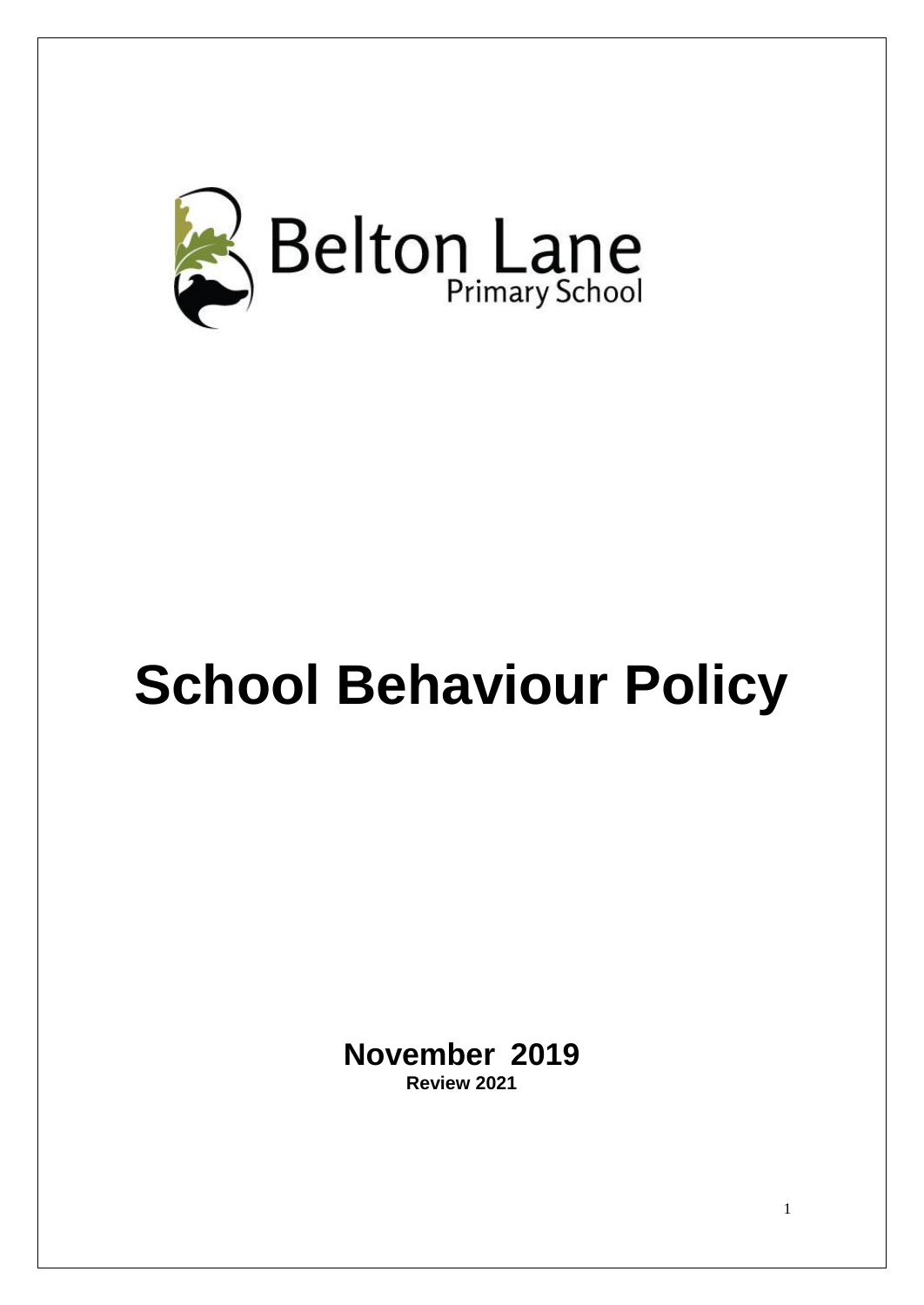# **Behaviour Policy**

# **1 Overall Aim of this policy**

**1.1** It is a primary aim of our school that every member of the school community feels valued and respected, and that each person is treated fairly and well. We are a caring community, whose values are built on mutual trust and respect for all. The school's behaviour policy is therefore designed to support the way in which all members of the school can live and work together in a supportive way.

#### **2 Rules**

- **2.1.1** School rules are negotiated between children and teachers at the beginning of each school year.
- **2.1.2** Rules are established, with teachers ensuring that there is consistency between classes and year groups.

#### **2.2 Rewards**

**2.2.1** Each class has their own reward system personalised to their class.

In addition to this we have;

A home/school diary which is used to communicate with parents where necessary. As a result of continued good behaviour children are invited take part in a treat at the end of each year.

**2.2.2** Certificates are awarded on a weekly basis for good work or behaviour

#### **2.3 Sanctions**

**2.3.1** There are high expectations of behaviour of all pupils. The following behaviours are those which will attract sanctions, in line with established class or playground rules:

- Defiance of the authority of teachers or other adults
- Disruption of the teaching or learning of others in the class
- Damage to property or other materials
- Abusive, intimidating or violent behaviour towards other pupils or adults

**2.3.2** The sanctions to be applied by all staff in a situation are:

- A look

- The child's name and a reminder/warning of the rule s/he is breaking
- A second reminder/warning
- Time out within the classroom/playground
- Time out within another classroom/supervised inside the school building
- Head teacher informed
- Parents informed

#### **2.3.3** At each stage, the child has the opportunity to modify his/her behaviour.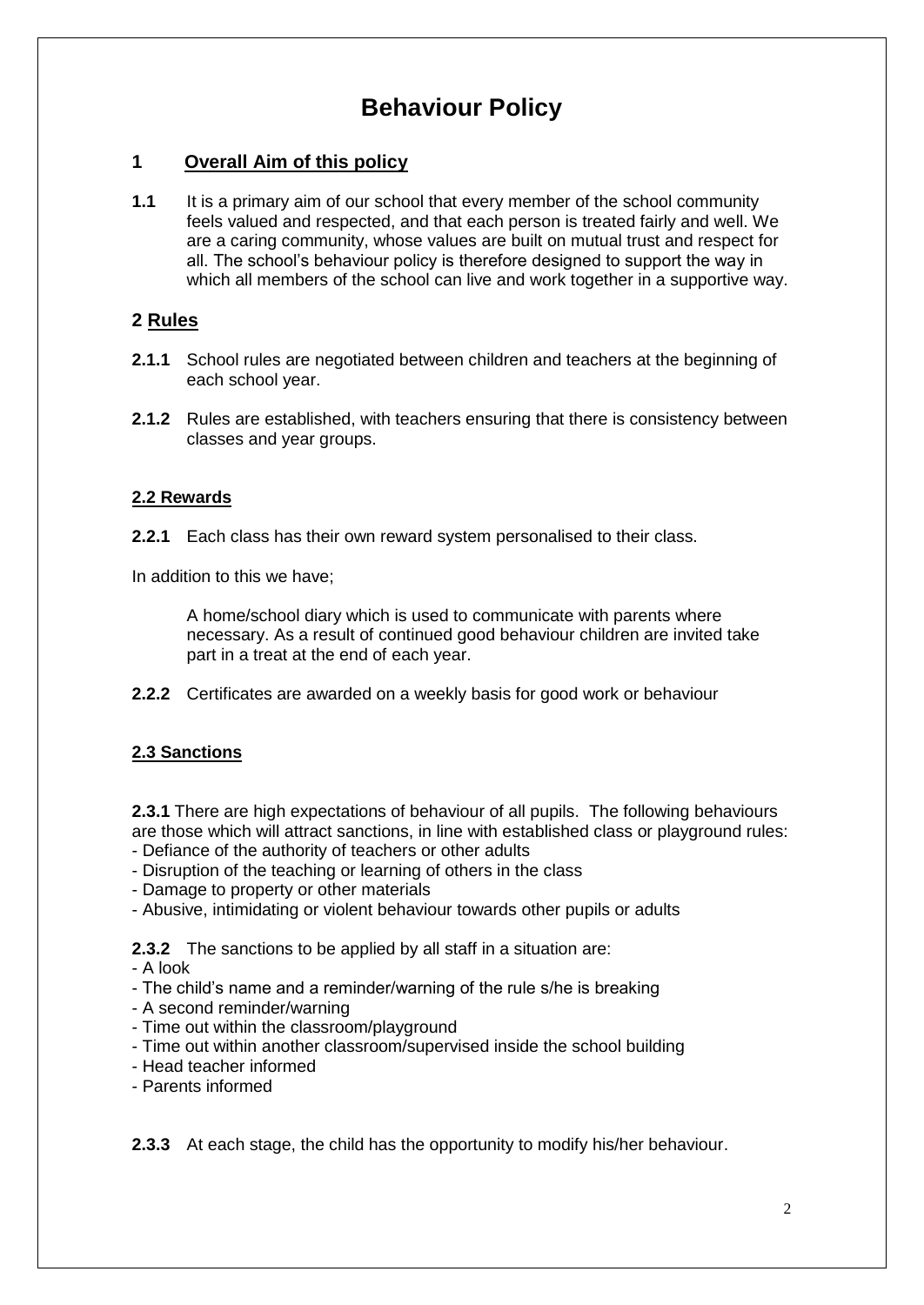- **2.3.4** In the case of violence or risk to the health and safety of others, the heirarchy of sanctions may be waived, and the child removed immediately to another class/headteacher. If a child threatens, hurts or bullies another child, or in the case of persistent defiance or disruption, the class teacher records the incident(s) and the reports are sent to the head teacher for monitoring purposes**.** If a child repeatedly acts in a way that disrupts or upsets others, the school contacts the child's parents and seeks an appointment in order to discuss the situation, with a view to improving the behaviour of the child. Should a child fail to respond to sanctions, and present a danger to either him/herself or others, staff will remove the other children from the classroom/situation and if necessary restrain the child who is presenting a danger to themselves or others.
- **2.3.5** Where a child persists with challenging behaviour discussion with staff will lead to a meeting with parents during which a referral to the Education Behavioural Support Service may be decided to be appropriate. If following advice form EBSS strategies fail to secure an improvement in a child's behaviour, the child will be excluded within the school. (usually in the care of the Headteacher)
- **2.3.6** If, after all school based strategies have been exhausted, the child fails to respond positively, then a fixed term exclusion may become necessary. If the child still displays extremely challenging and disruptive behaviour the school will then have to consider a permanent exclusion.

# **3 The Role of Staff**

- **3.1** It is the responsibility of all staff to ensure that the school rules are enforced in their classes, and that children behave in a responsible manner at all times.
- **3.2** The class teacher liaises with external agencies, as necessary, to support and guide the progress of each child. The class teacher may, for example, discuss the needs of a child with the education social worker or LEA behaviour support service.
- **3.3** The class teacher reports to parents about the progress of each child in their class. The class teacher may also contact a parent if there are concerns about the behaviour or welfare of a child.

#### **4 The Role of the Headteacher**

- **4.1** It is the responsibility of the headteacher to implement the school behaviour policy consistently throughout the school, and to report to governors, when requested, on the effectiveness of the policy. It is also the responsibility of the headteacher to ensure the health, safety and welfare of all children in the school.
- **4.2** The headteacher supports the staff by implementing the policy, by setting the standards of behaviour, and by supporting staff in their implementation of the policy.
- **4.3** The headteacher keeps records of all reported serious incidents of misbehaviour.
- **4.4** The headteacher has the responsibility for administering periods of internal seclusion, or giving fixed-term exclusions to individual children for serious acts of misbehaviour. For repeated or very serious acts of anti-social behaviour, the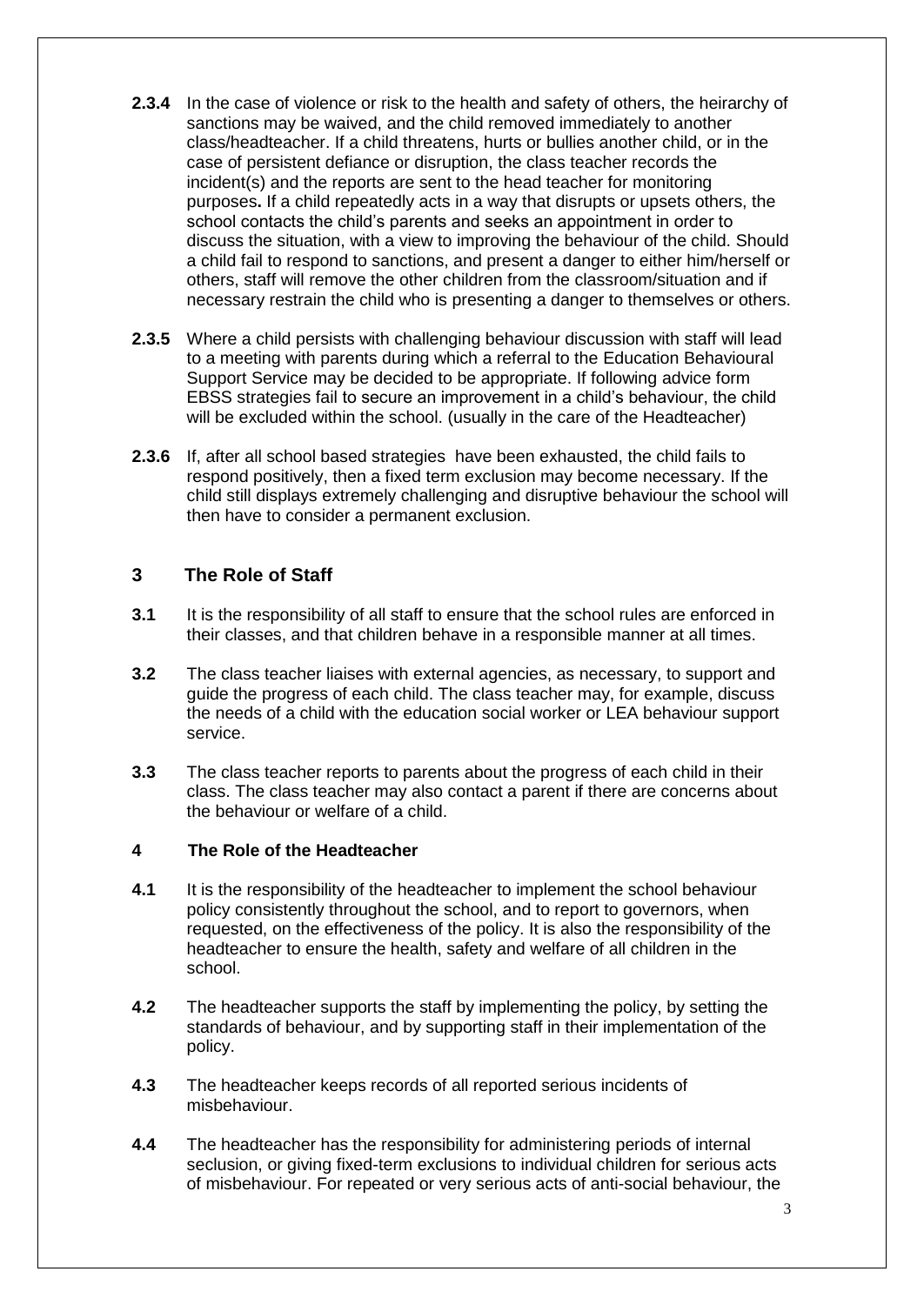headteacher may permanently exclude a child. The governors and LEA are notified if this action is taken.

# **5 The Role of Parents**

- **5.1** The school collaborates actively with parents, so that children receive consistent messages about how to behave at home and at school.
- **5.2** We explain the school rules in the school prospectus, and we expect parents to read them and support them.
- **5.3** We expect parents to support their child's learning, and to cooperate with the school, as set out in the home-school agreement. We try to build a supportive dialogue between the home and the school, and we inform parents immediately if we have concerns about their child's welfare or behaviour.
- **5.4** If the school has to use reasonable sanctions, we expect parents to support the actions of the school. If parents have any concerns about the way that their child has been treated, they should initially contact the class teacher. If the concern remains, they should contact the school governors. If these discussions cannot resolve the problem, a formal grievance or appeal process can be implemented.

# **6 The Role of Governors**

**6.1** The governing body has the responsibility of setting down these general guidelines on standards of discipline and behaviour, and of reviewing their effectiveness. The governors support the headteacher in adhering to these guidelines.

# **7 Fixed-term and Permanent Exclusions**

**7.1** The exclusion of a child from school is used as a last resort, and with the health and safety of others in the school a priority, but sometimes it may be necessary. The school has therefore adopted the standard national list of reasons for exclusion, and the standard guidance from DFE. We refer to this guidance in any decision to exclude a child from school.

# **8 Monitoring and Review**

- **8.1** The headteacher monitors the effectiveness of this policy on a regular basis. He/she also reports to the governing body on the effectiveness of the policy and, if necessary, makes recommendations for further improvements.
- **8.2** The school keeps a variety of records concerning incidents of misbehaviour.. The headteacher records those incidents where a child is sent to him/her on account of bad behaviour. We also keep a record of any incidents that occur at lunchtimes: lunchtime supervisors keep written details of any incidents, and report these as appropriate to the class teacher or the head teacher.
- **8.3** The headteacher keeps a record of any child who is excluded for a fixed-term, who receives a period of internal seclusion, or who is permanently excluded.